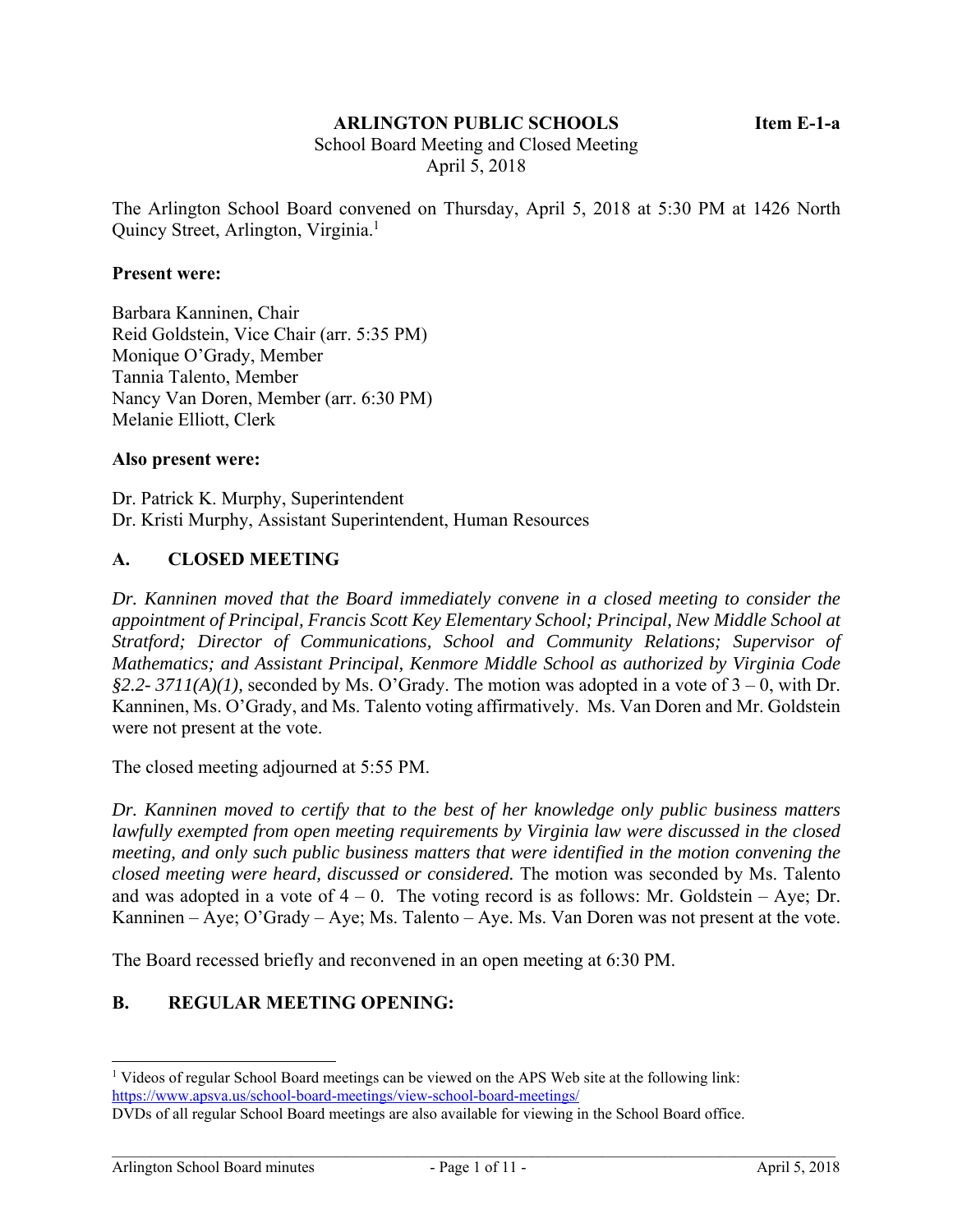### **Also present were:**

Raj Adusumilli, Assistant Superintendent, Information Services John Chadwick, Assistant Superintendent, Facilities and Operations Linda Erdos, Assistant Superintendent, School and Community Relations Cintia Johnson, Assistant Superintendent, Administrative Services Dr. Tara Nattrass, Assistant Superintendent, Teaching and Learning Leslie Peterson, Assistant Superintendent, Finance and Management Lisa Stengle, Executive Director, Planning and Evaluation

- 1. Call to Order
- 2. Presentation of Colors by the Arlington Career Center JROTC
- 3. Recognitions

Dr. Kanninen gave a tribute to Principal Annie Turner and called for a moment of silence in her honor. Dr. Laura Newton, Director, Student Services, recognized the contributions of military families for Military Child Month. Mr. Goldstein recognized Yorktown High School Coach Hanson for his achievement of coaching over 250 games. Debbie DeFranco, Supervisor, Health and Physical Education, recognized student athlete accomplishments in winter sports.

4. Announcements

Dr. Kanninen made the following announcements:

- April 6, 2018 Joint School Board/County Board Budget Work Session, 9 AM, County Board Room, 2100 Clarendon Blvd.
- April 17, 2018 Joint School Board/County Board Work Session on The Career Center Working Group, 6:30 PM, 2100 Clarendon Blvd., Arlington, VA 22201

Mr. Goldstein announced that Randolph Elementary School hosted a group of students from Mongolia. Dr. Kanninen announced a visit from Japanese students who brought a souvenir commemorating the 1912 Dogwood/Cherry Tree exchange.

Dr. Murphy announced several April celebrations and invited participation in the "Arlington Teen Hangouts" and the Dream, Explore, Create Your Own Path events. He shared upcoming grade reporting and registration dates and reviewed the budget timeline. He also announced the APS recruitment fair and the upcoming move of the administrative offices to the Syphax Education Center.

## **C. CONSENT AGENDA**: (7:08 PM)

*Mr. Goldstein moved that the Board adopt the consent agenda*, seconded by Ms. Talento. The motion was adopted in a vote of 5 - 0, with Dr. Kanninen, Mr. Goldstein, Ms. O'Grady, Ms. Talento and Ms. Van Doren voting affirmatively. The following items or actions were approved as a part of consent: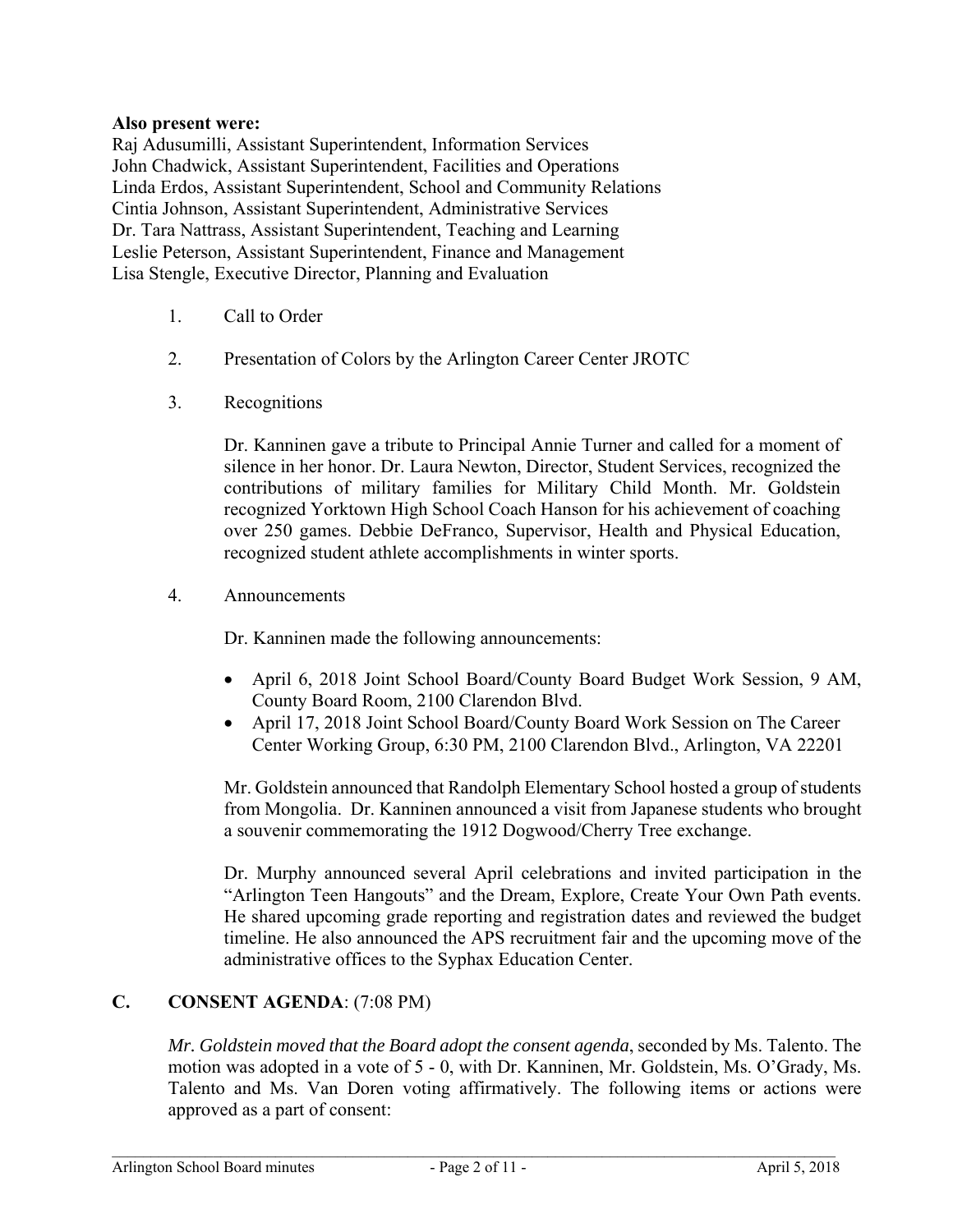## 1. Minutes:

- a. January 18, 2018 School Board Meeting
- b. January 25, 2018 Work Session with the Advisory Council on Instruction
- c. February 1, 2018 School Board Meeting
- d. March 23, 2018 Committee of the Whole Meeting
- 2. Personnel actions

## P/E-SCALE PERSONNEL

- 1 Appointment
- 4 Changes in Position/Salary
- 1 Retirement

### T-SCALE PERSONNEL

- 3 Appointments
- 3 Resignations
- 1 Resignation (With Prejudice)
- 6 Retirements

#### SUPPORT SERVICES PERSONNEL

- 3 Appointments
- 1 Change In Position/Salary
- 1 Resignation
- 1 Retirement
- 3. Perkins Grant
- 4. Open Air Market at Barrett

Dr. Kanninen announced that as part of consent, the Board appointed Marleny Perdomo Principal of Francis Scott Key Elementary School; Ellen Smith, Principal of the new middle school at Stratford; Catherine Ashby as Director of Communications; Shannan Ellis as Supervisor of Mathematics; and Christine Joy, Assistant principal at Kenmore Middle School.

## **D. CITIZEN COMMENT ON NON-AGENDA ITEMS**: NONE

## **E. MONITORING ITEMS**: (7:19 PM)

1. Superintendent's 2017-18 Action Plan Update:

Dr. Murphy presented the update, reviewing the four initiative groups. Under new policies and policy revisions, he shared the status of the acceptable use and inclusion policies. Dr. Murphy reviewed timelines for Board presentations and other actions to prepare for new schools and program moves. Operational planning projects include the FY2019 budget, the CIP Framework, and the strategic plan. Finally, for capital initiatives, Dr. Murphy summarized work on the Career Center, Education Center and Reed building. In closing, he encouraged continued community involvement.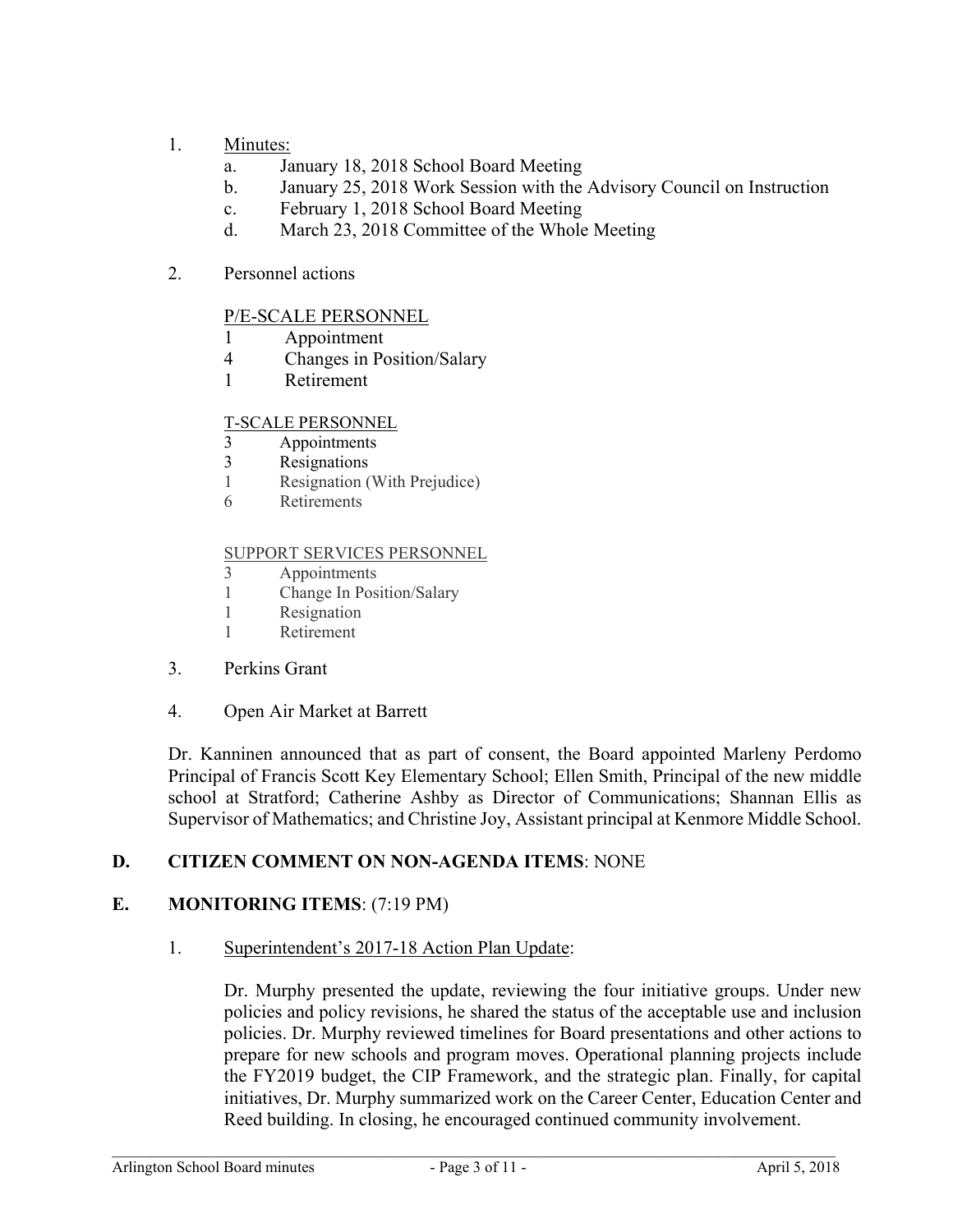## 2. Update on the 2018-2024 Strategic Plan: (7:26 PM)

Co-chairs Meredith Purple and Ted Black updated the Board on the work of the Strategic Plan Steering committee. After thanking staff and the committee for their work, Ms. Purple reviewed the Steering Committee's charge and process timeline. Mr. Black then shared an overview of the draft strategic plan created by the committee, including the proposed Mission and Vision. The co-chairs also highlighted the proposed core values and goals. In closing, Mr. Black reviewed next steps.

The following speakers addressed the Board, sharing their support for the draft Strategic Plan and commenting on specific aspects of the plan:

*Jennifer Flores*, teacher, parent and Strategic Planning Committee member *Kris Krider,* Strategic Planning Committee member

The Board thanked the co-chairs and the committee, congratulating them on their accomplishments. Mr. Goldstein looked forward to development of measurable objectives for the plan. The group discussed next steps to complete and implement the plan. Also discussed was how addressing the opportunity gap is incorporated into the draft plan. The Board encouraged the community to continue to engage this process.

## **F. ACTION ITEMS**: (7:56 PM)

## 1. School Board Proposed FY 2019 Budget:

Ms. Peterson briefly reviewed the Superintendent's Proposed FY 2019 Budget and shared updates and adjustments to the budget that have been made in developing the School Board's Proposed Budget.

The following speakers addressed the Board:

*Audrey Clement,* resident: sharing concerns about the budget proposal and suggesting potential changes that would result in savings.

*Keith Henning,* APS teacher: supporting the 1:1 technology initiative, but suggesting that less costly technology and services could be used.

The following speakers addressed the Board asking for additional funding in the FY 2019 budget for the Challenging Racism initiative, sharing benefits of this program and speaking about issues that the program helps to address:

*Kia Haynes,* Challenging Racism alumna and parent *Ami Foster,* Challenging Racism alumna *Alisha Foster,* Challenging Racism supporter *Victor Ward,* Challenging Racism supporter *Gail Perry,* Challenging Racism supporter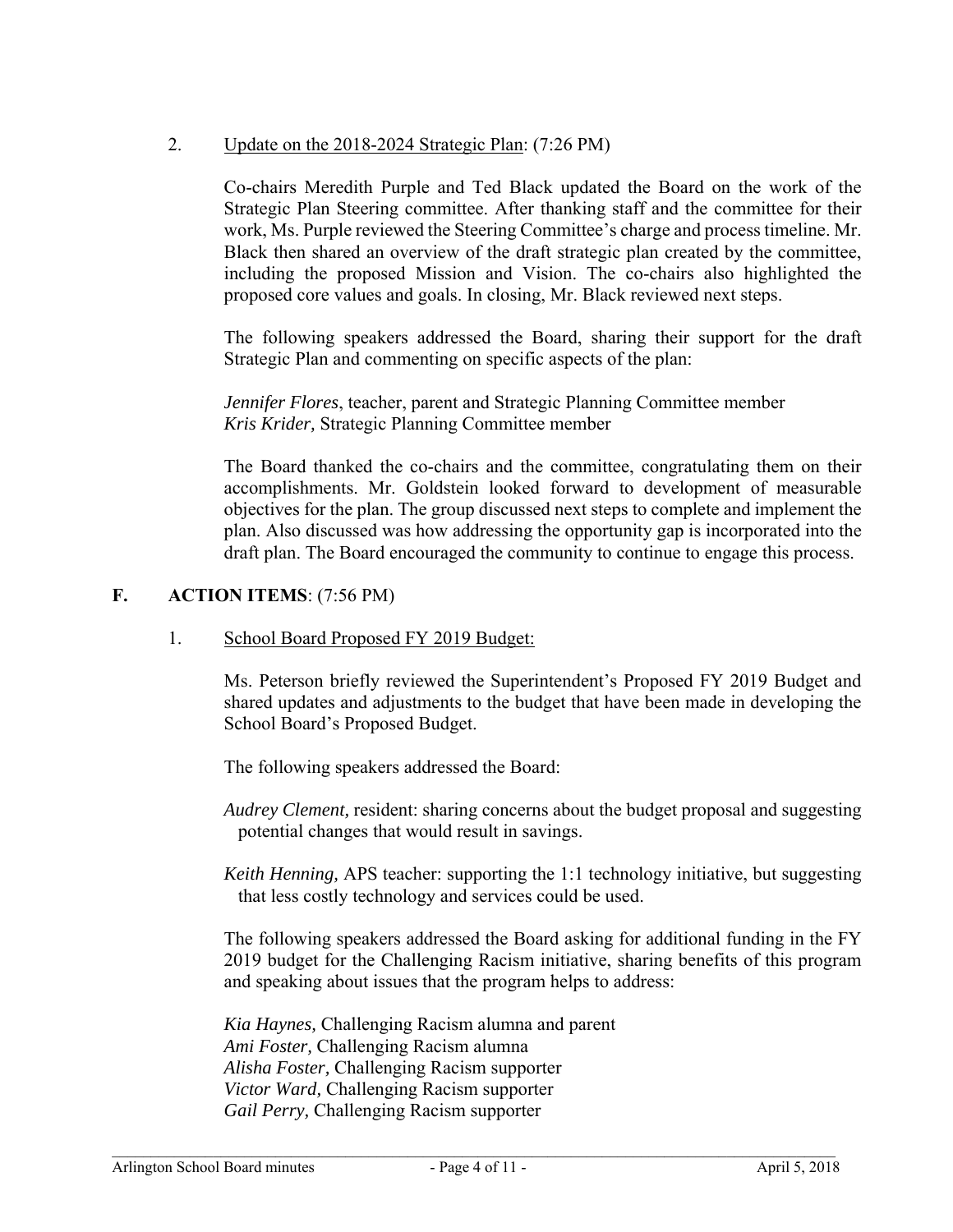*Tish Jenkins,* Washington-Lee Parent and Challenging Racism supporter *Monique Brown,* Challenging Racism supporter

Responding to a question, Ms. Peterson provided clarification on where funding for arts instruction is included in the budget.

*Ms. Talento moved to adopt the Superintendent's Proposed Budget as updated totaling \$637,256,371 which includes the use of an additional \$245,000 from the Debt Service reserve,* seconded by Mr. Goldstein.

*Ms. O'Grady made the following motion to amend the budget as follows:* 

*Change revenue as follows:* 

- o *Add a tier at the top of the Extended Day fee scale that would pay higher fees providing an additional \$150,000;*
- o *Increase by 10% Building Use Fees to generate an additional \$10,000; in conjunction with the Internal Auditor, study building use fees and provide a plan for increasing cost recovery for the FY 2020 budget; and*
- o *Instituting fees for damaged or lost devices; staff will bring a plan to the School Board for approval*
- *Moving to a shared device model at grades K-2* 
	- o *Staff should proceed with the Technology & Instruction study in Fall 2018 funded with FY 2017 closeout funds, and*
	- o *Implement the study recommendations in the FY 2020 budget*
- *Eliminating the following:* 
	- o *\$865,000 additional technology funding;*
	- o *\$10,000 for the APS logo (reduces \$10,000 in one-time funds for net zero overall reduction); and*
	- o *\$20,130 for fees for the Baldrige process*
- *Reducing APS credit card fees by \$175,000 by adding 2.5% to all fees users pay by credit card*
- *Recalculating the additional staffing provided to Arlington Tech to reflect the actual anticipated increase in students* 
	- o *additional funding for FY19 changes from \$1,940,000 to \$1,348,112, and*
	- o *provides savings of \$591,888 and 6.27 FTE*
- *Removing the following reductions in the Superintendent's Proposed budget:* 
	- o *\$70,000 for implementing the Green Initiative;*
	- o *\$318,620 for professional development in HR for the dual certification cohort, the dual enrollment cohort, and the Assistant to Teacher program;*
	- o *\$222,640 for Transportation Demand Management*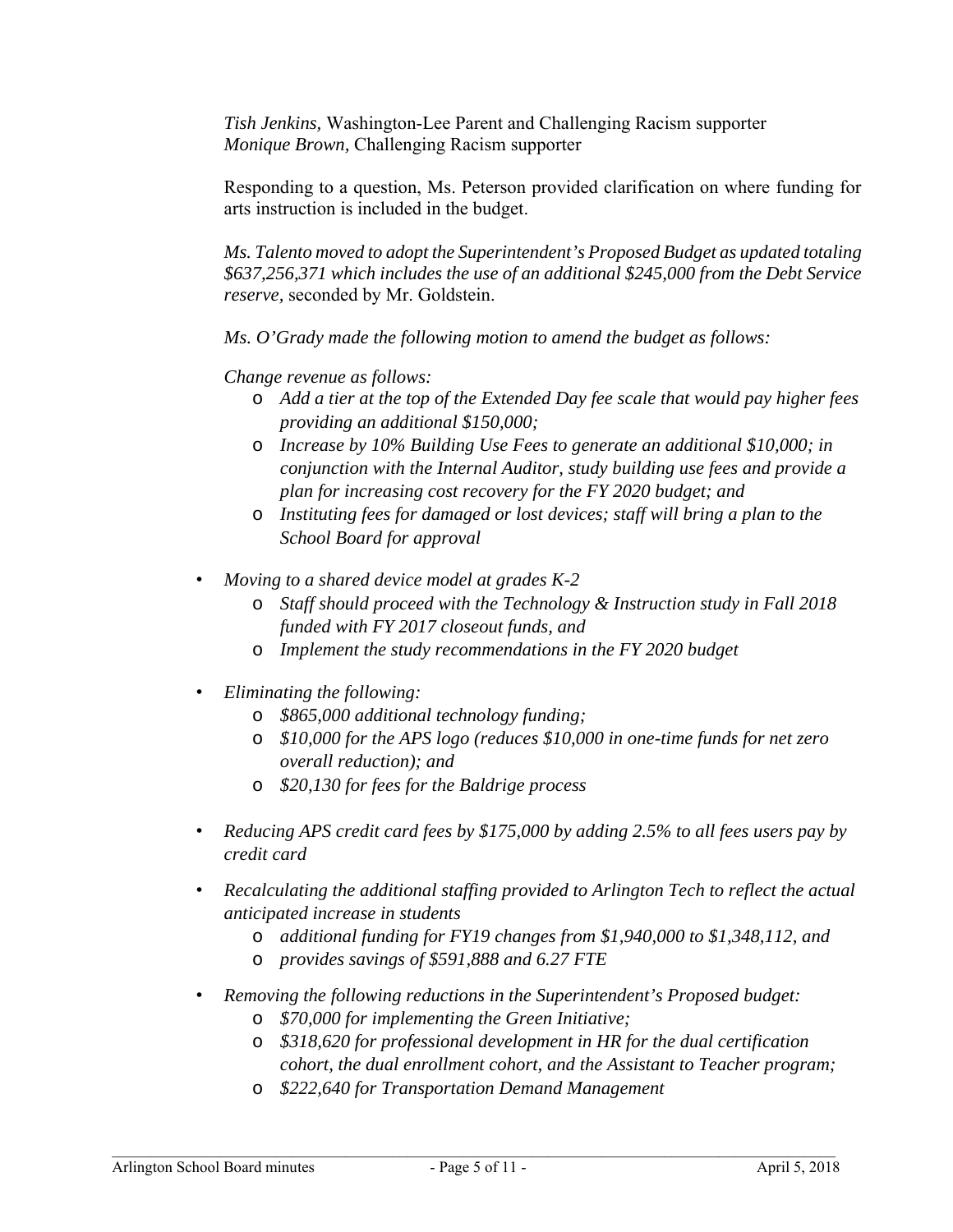- *Review options available to include reducing incentive amount and implementing cap; and*
- o *\$283,200 for department chairs release period*
- *Revising the reductions in the Department of Teaching and Learning as follows for a net savings of \$21,300 and 0.5 FTE:* 
	- o *Restore 1.0 Arts Specialist;*
	- o *Restore 1.0 STEM Specialist for grades K-12; retain reduction of 1.0 STEM Specialist;*
	- o *Reduce 4.0 instead of 3.0 administrative assistants, all of which are currently vacant;*
	- o *Reduce 0.5 SIOP Math Coach;*
	- o *Reduce 1.0 Data Specialist; transition incumbent to vacant ATSS Data Coordinator position; and*
	- o *Retain the reductions of the vacant 1.0 Minority Achievement Specialist and the 1.0 FLES Coach*
- *Revising the reduction of 13.0 Montessori instructional assistants as follows:* 
	- o *Retain the reduction of 6.0 Montessori instructional assistants;*
	- o *Restore 7.0 Montessori instructional assistants by permanently reducing the following positions at Drew Montessori School:* 
		- *1.5 FLES teachers which eliminates the FLES program at Drew Montessori*
		- *2.0 Art, music, and PE teachers which reduces but does not eliminate the amount of time for specials at Drew Montessori; and*
		- *Provide 2.0 Montessori instructional assistants for FY19 only to assist with the transition to the new building using one-time funds; provide 1.0 Montessori instructional assistant from contingency, if needed, for additional classes*
- *Adding the following:* 
	- o *Reinstate elementary content area lead teacher stipends for all but elementary ELA and math at a cost of \$140,000; all secondary content area lead teacher stipends remain in the budget;*
	- o *Reinstate ½ of the HS clerical reduction at a cost of \$128,000 and 2.0 FTE;*
	- o *HS Assistant activity directors stipends for each of the fall, winter, and spring seasons at a cost of \$90,000;*
	- o *Provide secondary school stipends for increased participation in sports and other extra-curricular activities from contingency in FY19; add funding to FY20 budget based on FY19 participation data;*
	- o *Add 1.0 Outdoor Learning Coordinator at a cost of \$94,400; and*
	- o *Add 1.75 psychologists and/or social workers at a cost of \$164,362*.

The motion to amend was seconded by Ms. Talento.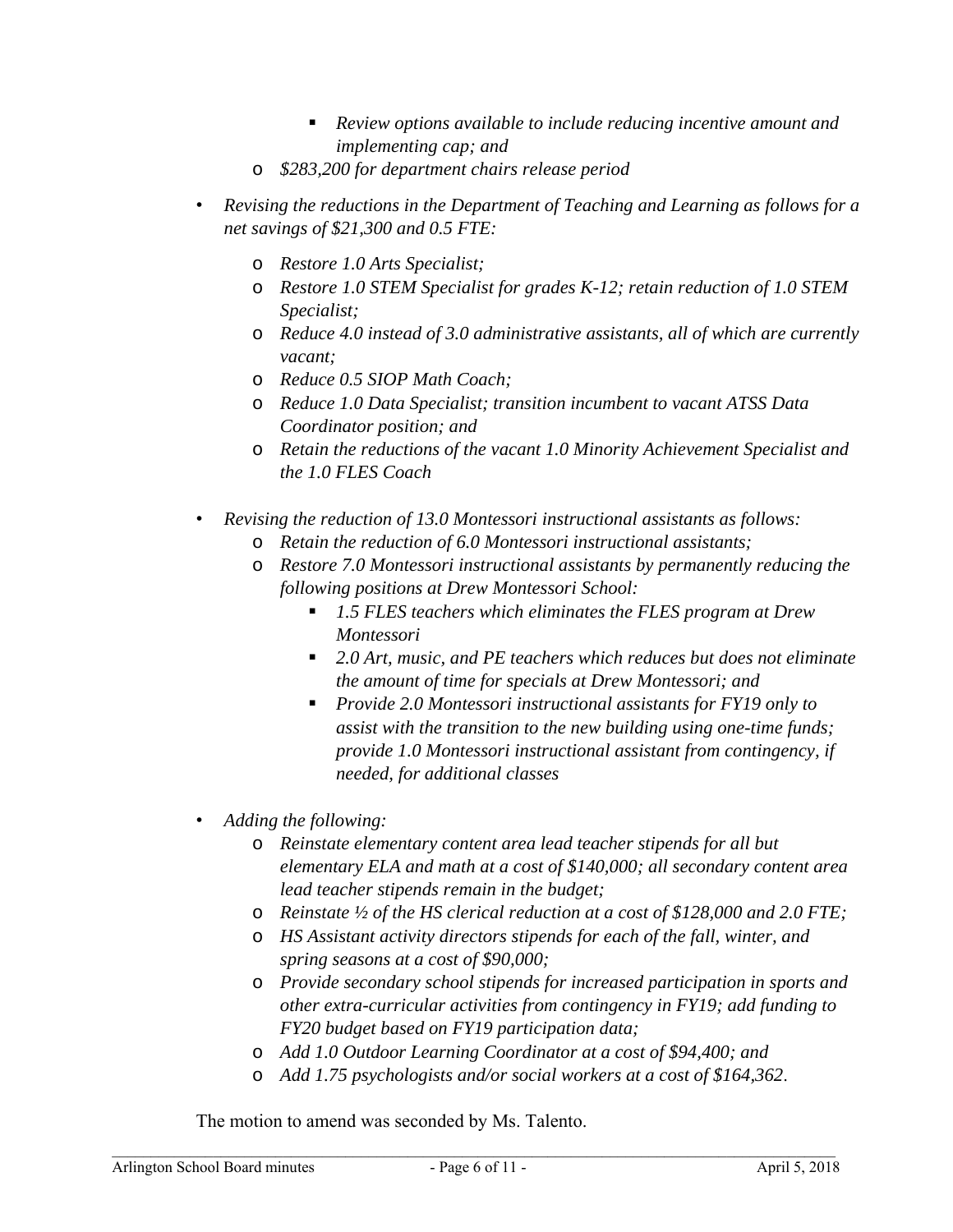*Mr. Goldstein moved that the proposed FTE position for the Outdoor Learning Coordinator be replaced with an FTE position assigned to the Outdoor Lab with no adjustment to the amount of funds listed,* seconded by Ms. Talento.

Mr. Goldstein explained his reasoning for the amendment, noting the infrastructure and long-term commitment that has been provided by the Outdoor Lab. He confirmed his belief that funds would be better used to expand the work done by the outdoor lab than by adding the outdoor coordinator. Board members discussed aspects of this proposal, including the additional cost of transportation to the Outdoor Lab if the program is expanded, the experiences that the Lab can provide to students, and how many students would receive additional outdoor learning opportunities with either option.

Dr. Kanninen called for a vote and the amendment passed by a vote of 3 - 2, with Dr. Kanninen, Mr. Goldstein, and Ms. Talento voting affirmatively and Ms. O'Grady and Ms. Van Doren opposing.

Ms. Van Doren asked for clarifying information on proposed class size increases and the effect increases would have on options and transfer programs. Dr. Nattrass shared information on the status of these programs and which could accept additional transfers.

*Ms. Van Doren moved that the Board amend the budget to include the following items:* 

- *\$2,640,260 to maintain current class sizes*
- *\$855,638 to complete the final phase of adding psychologists and social workers*
- *\$1,180,000 to restore FLES staffing to ensure 90 minutes of foreign language instruction throughout our elementary schools.*

The motion was seconded by Ms. Talento.

Ms. Van Doren stated that she proposed this amendment to ensure that APS maintains its high quality instructional program, and shared her concerns about the impact of the proposed reductions. She commended her colleagues and the Superintendent for their hard work, but felt that the Board should propose a budget that fully supports the schools. Board members appreciated Ms. Van Doren's comments and shared her concern about the impacts of reductions. They also recognized the challenges faced by the County and looked forward to collaborating with the County Board to see if these reductions can be addressed as the budget process continues. Dr. Kanninen confirmed that this information will be shared as part of the budget discussion at the joint work session.

Dr. Kanninen called for a vote, and the motion to amend was defeated in a vote of 1-4 with Ms. Van Doren voting affirmatively and Mr. Goldstein, Dr. Kanninen, Ms. O'Grady and Ms. Talento opposing.

Ms. Peterson then reviewed the status of the primary amendment made by Ms. O'Grady as revised to reflect approval of Mr. Goldstein's amendment.

Dr. Kanninen called for a vote on the amendment as proposed and amended, and it was adopted in a vote of 5-0 with Mr. Goldstein, Dr. Kanninen, Ms. O'Grady Ms. Talento and Ms. Van Doren voting affirmatively.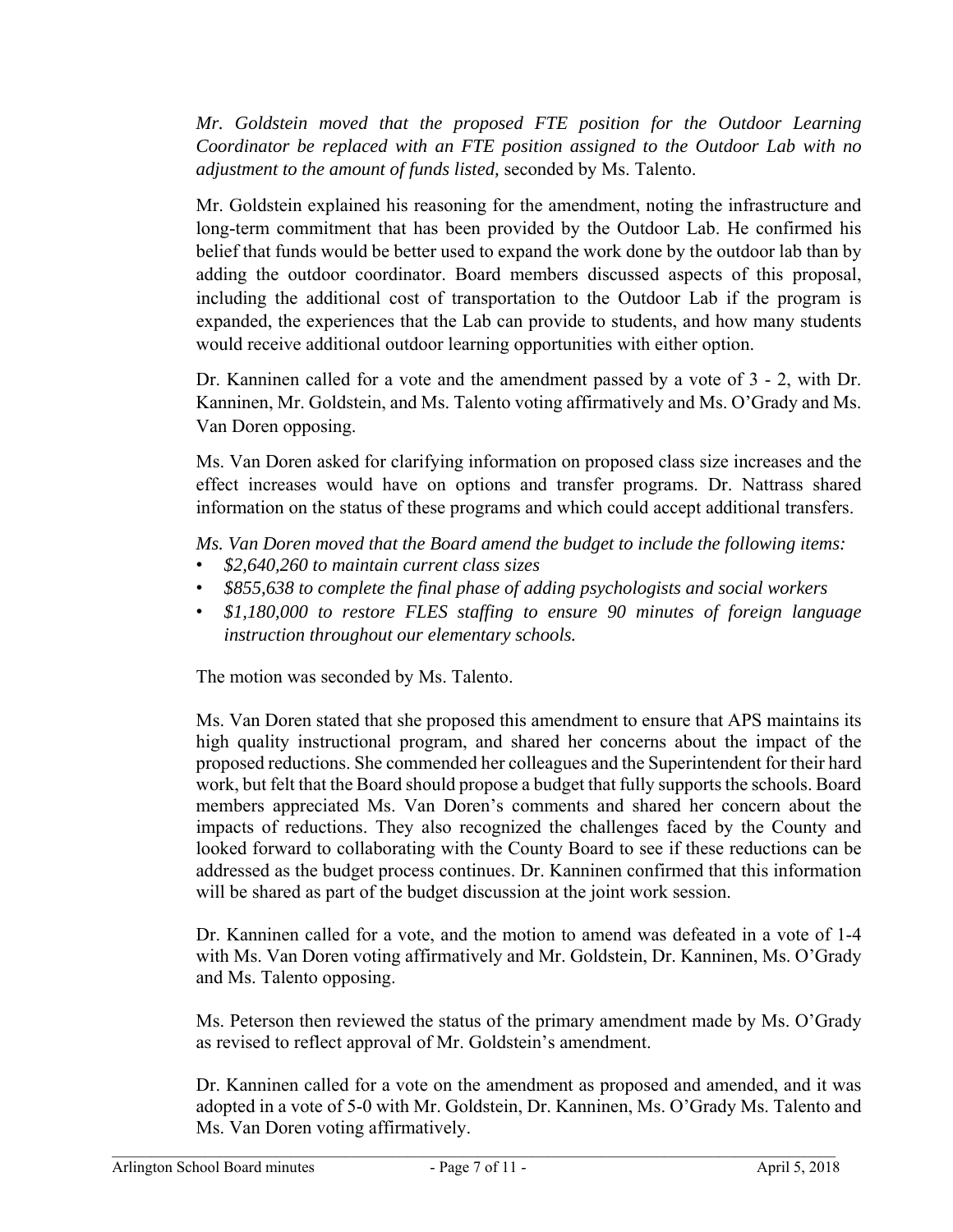Members appreciated the Board's teamwork in developing the proposed budget, and acknowledged the work of staff and the community throughout the process. Responding to questions, staff confirmed that while not identified specifically, funding for cultural competence training is included in the Department of Teaching and Learning's professional learning budget. The group discussed some concerns about the use of reserves in the proposed budget, and Dr. Kanninen described how APS has used reserves, confirming they are regularly replenished. Ms. Van Doren confirmed that, while she is not voting in favor of this budget, she does look forward to collaborating with the County to address her concerns.

Dr. Kanninen called for a vote on the amendment as proposed and amended was adopted in a vote of 4-1 with Mr. Goldstein, Dr. Kanninen, Ms. O'Grady and Ms. Talento voting affirmatively and Ms. Van Doren opposing.

2. Final Design and Construction Contract Award-Full GMP for the New Middle School at Stratford: (9:30 PM)

Mr. Ben Burgin, Assistant Director, Design and Construction, briefly reviewed the proposal, the building design, project funding and project budget.

Ms. Van Doren made the following motion:

*Having carefully reviewed the extensive input from the BLPC, PFRC, HALRB and various community groups and leaders, the County Board, and the Superintendent's recommendation, I move that the School Board take the following actions as illustrated in the exhibits presented at the April 5, 2018 School Board meeting:* 

- *Approve the final design as generally described in Exhibits A through F;*
- *Approve total Project budget, funding available, and jointly funded items as described in Exhibits G and H;*
- *Award Phase 2 Construction Phase Services contract to the Turner Construction Company in the amount of \$30,423,369; and*
- *Approve transfer of \$4,760,000 from the Capital Reserve to the Project funding; \$2,450,000 for general project items and \$2,310,000 for the ACG/APS jointly funded.*

The motion was seconded by Mr. Goldstein. Ms. Van Doren shared feedback from the Building Level Planning Committee (BLPC), confirming their support for this item.

Dr. Kanninen called for a vote and the motion was adopted in a vote of 5 - 0, with Dr. Kanninen, Mr. Goldstein, Ms. O'Grady, Ms. Talento and Ms. Van Doren voting affirmatively*.* 

3. Concept Design for the New Elementary School at Reed: (9:40 PM)

Mr. Ben Burgin, Assistant Director, Design and Construction, briefly reviewed the proposal, the building design, project funding and project budget.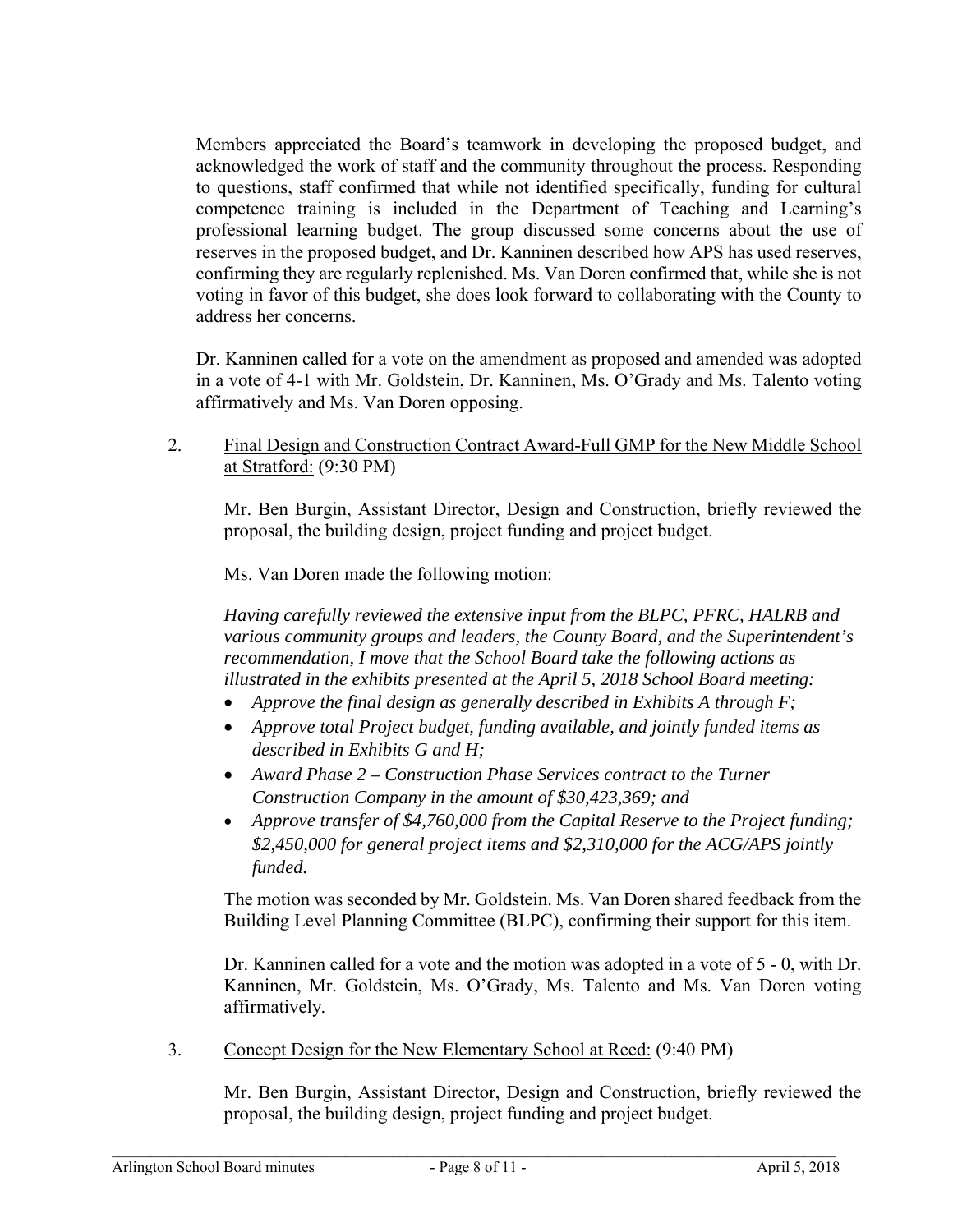The following speakers addressed the Board:

- *James Schroll*, Chair, Public Facilities Review Committee (PFRC): summarizing the PFRC's work and confirming strong community support for this project. Mr. Schroll also noted the importance of preserving open space and stated that the recommended design is the best option for adding seats and preserving community.
- *Hans Bauman*, Chair, Reed BLPC: appreciating the Board's work; reviewing the BLPC consideration of this project, and confirming their support for the recommended integrated design.
- *Audrey Clement,* resident: stating concerns about the plans to renovate the Reed School just 10 years after a previous renovation.
- *Vanessa Guest,* resident: on behalf of neighboring civic associations, stating their support for the proposed integrated design.

Ms. O'Grady made the following motion:

*I move that the School Board approve the concept design for the "Integrated" option as generally described in Exhibits A and B in the presentation made at the April 5, 2018 School Board meeting.* 

*By approving Exhibits A and B the School Board approves the following aspects of the concept design:* 

- *Reaffirm basic project criteria to create a new neighborhood elementary school with an attendance zone for a minimum capacity of 725 seats to be completed in time for start of school September 2021;*
- *General location of building, massing of building with three and four levels, and extent of reuse/renovation of the existing building;*
- *Use of on-site surface parking to address parking needs;*
- *Concept site plan showing general location and quantity of parking, with the understanding that further development of the site plan development is expected during the schematic design phase, the Use Permit review/approval process, and as the transportation study is finalized; and*
- *Maximum total project funding of \$55 million, with strong direction to find opportunities to reduce costs.*

*It should be noted that the FY 2017-2026 CIP funding for the Reed Project totaled \$49 million of which \$38.25 million was projected to be funded by bonds scheduled to be approved by the voters in the November 2018 bond referendum. The School Board will determine the total amount of the final funding and the concomitant funding sources for the Reed Project. Any funding for the Reed Project determined to be provided by bonds will be contingent on voter approval in the November 2018 bond referendum.*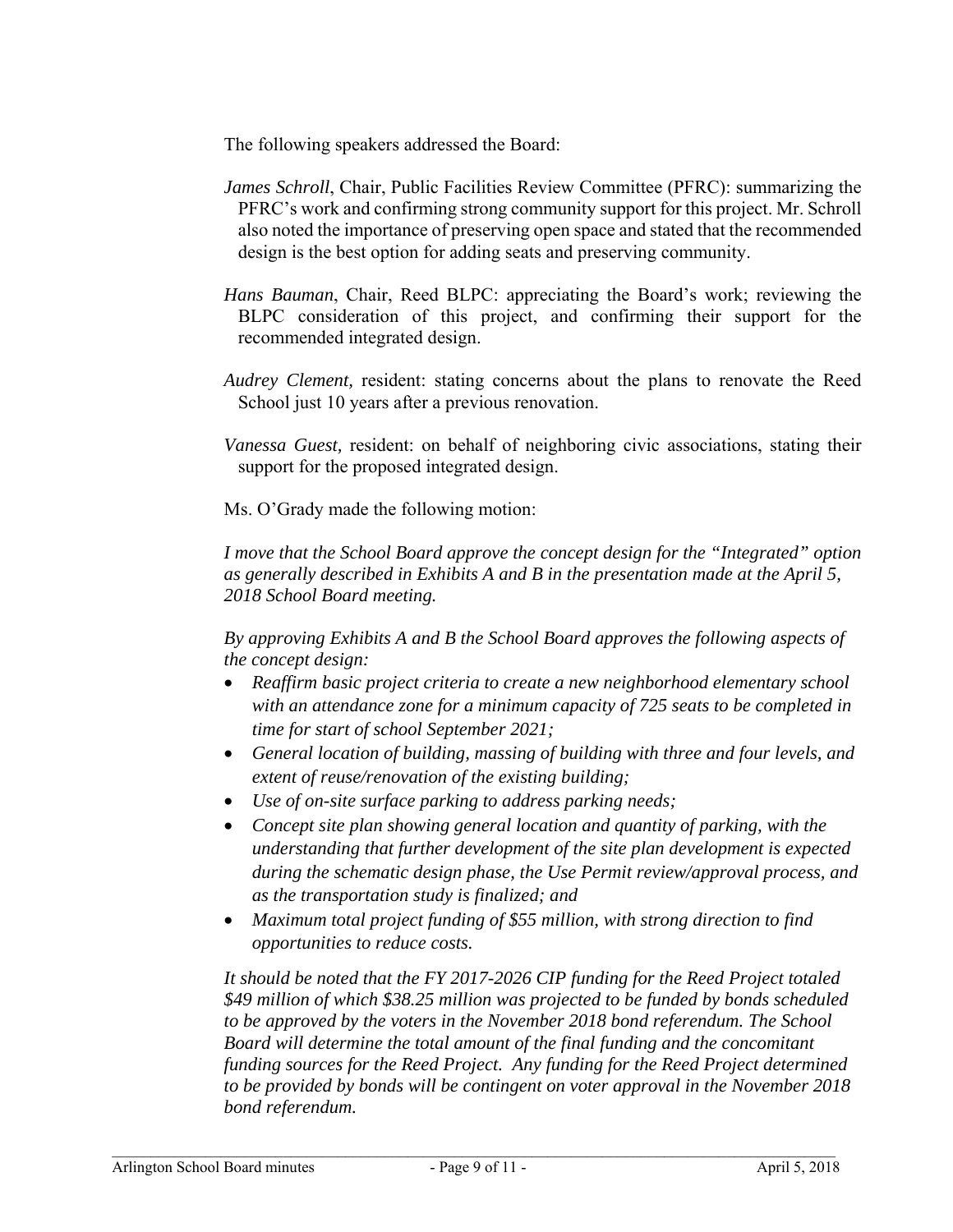*With this approval, the School Board directs staff to pursue various strategies to reduce cost as the project advances to the schematic design phase. These include:* 

- *As the educational specifications are completed and floor plans are further refined, explore options for space efficiencies to reduce the total square foot area of the project without affecting required teaching and learning spaces;*
- *Engage Arlington County Government (ACG) staff to find efficiencies in the Use Permit and building permit review and approval processes such that the risk of additional construction cost escalation may be reduced by completing the construction documents more expeditiously;*
- *Engage ACG staff in discussions to find reasonable modifications to standard development conditions and fees that might result in cost savings;*
- *Limit site amenity improvements to those directly required to support the new elementary school; and*
- *Limit off-site improvements to those that would most improve safe access to the site.*

*With this approval, the School Board charges the BLPC as follows:* 

- *As stated in the Reed BLPC charge, the prime role of BLPC members remains communication with community stakeholders;*
- *APS staff and its consultants remain responsible for completing the project at or under the maximum funding available; the BLPC must recognize that staff will explore various cost savings strategies and must be prepared to discuss tradeoffs and compromises to achieve cost reductions;*
- *To assist APS staff to maintain the project schedule, the BLPC will conclude deliberations and comments on the schematic design by the end of June 2018, if not earlier.*

The motion was seconded by Ms. Talento. Board members appreciated the work of the staff and the efforts of the advisory committees, as well as community involvement on this project. Board members also recognized cost challenges of this and other upcoming projects, and confirmed they will continue to look for ways to minimize all costs.

Dr. Kanninen called for a vote, and themotion was adopted in a vote of 5 - 0, with Dr. Kanninen, Mr. Goldstein, Ms. O'Grady, Ms. Talento and Ms. Van Doren voting affirmatively.

# **G. INFORMATION ITEMS**: (9:58 PM)

1. The Children's School Letter of Intent

Ms. Peterson summarized the letter of intent and plans for the Children's School. This letter of intent confirms that the Integration Station program will continue to be housed with The Children's School as they move to a new facility.

2. Special Education Annual Plan: (10:03 PM)